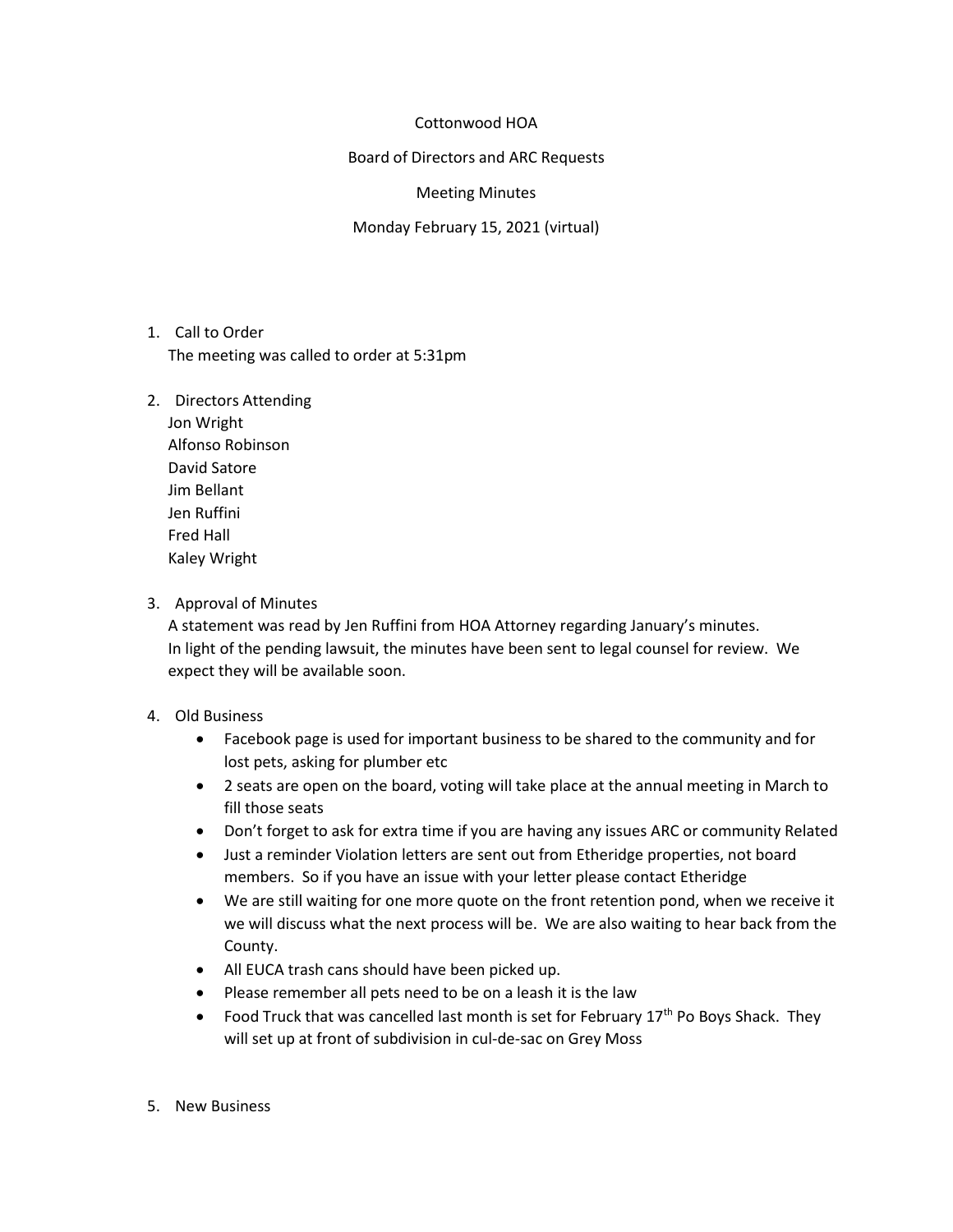- Timberland Meeting; a meeting has been set up with Timberland for February  $17<sup>th</sup>$ . They will be discussing the back gate area and the back holding pond.
- Retention Pond, we are still waiting on some quotes to clean it, the county and Timberland to give us keys to the gates.
- Street Light on Iron Gate: We heard from the Homeowner that this light will be installed. She told the board that she does not want the light due to how her house sits, she has glass doors and doesn't want the light to shine inside. She also stated she bought the house because it didn't have a street light and she was never told there would be one installed. She said she talked with one neighbor and that person didn't want the light either. The board then took a vote to have the light installed 6 board members said yes to have the light installed and 1 board member refrained from voting. Majority vote is yes so the light will be installed at Gulf Powers convenience.
- Financials: all looks good for January. Just a reminder annual dues are due the  $1<sup>st</sup>$  of March. Please get those paid to Etheridge by that date.
- Keep your animals on a leash while walking the neighborhood and in your front yard. Again this is a law
- No overnight parking in the street (Unless an event is taking place or maintenance work being done)
- 6. ARC Requests

1. Jason Panchenko - 9296 Iron Gate Blvd. - Shed Matt Jensen Contractor 12 x 20 Shed in back corner of Property 3/12 Pitch ; I- III Pine Siding ; Shingle to match house Right Side 5 feet from fence ; back side 5 feet from fence. Left side 12 feet ; Front side 20 feet. 2 Windows ; Brown shed color ; Pine Walls ; Shingles - Black No immediate paint or stain - but was thinking of a red to match brick. \*\*Completed\*\* Vote to approve by Jon second by Dave all in favor. It passed unanimously

2. Bernice Springfield - 6050 Grey Moss Blvd - Fence Repair

Husband - Contractor

Replaced Fence Boards that were damaged in the storm.

States that pickets were replaced, posts and railings were not replaced ; Fence wasn't stained.

\*No Plot Map or Information about Boards being replaced\* Vote to approve by Dave second by Jim all in favor. It passed unanimously

3. Carl Hall - 9302 Iron Gate Blvd - Security System

Install doorbell camera and two cameras on exterior of house.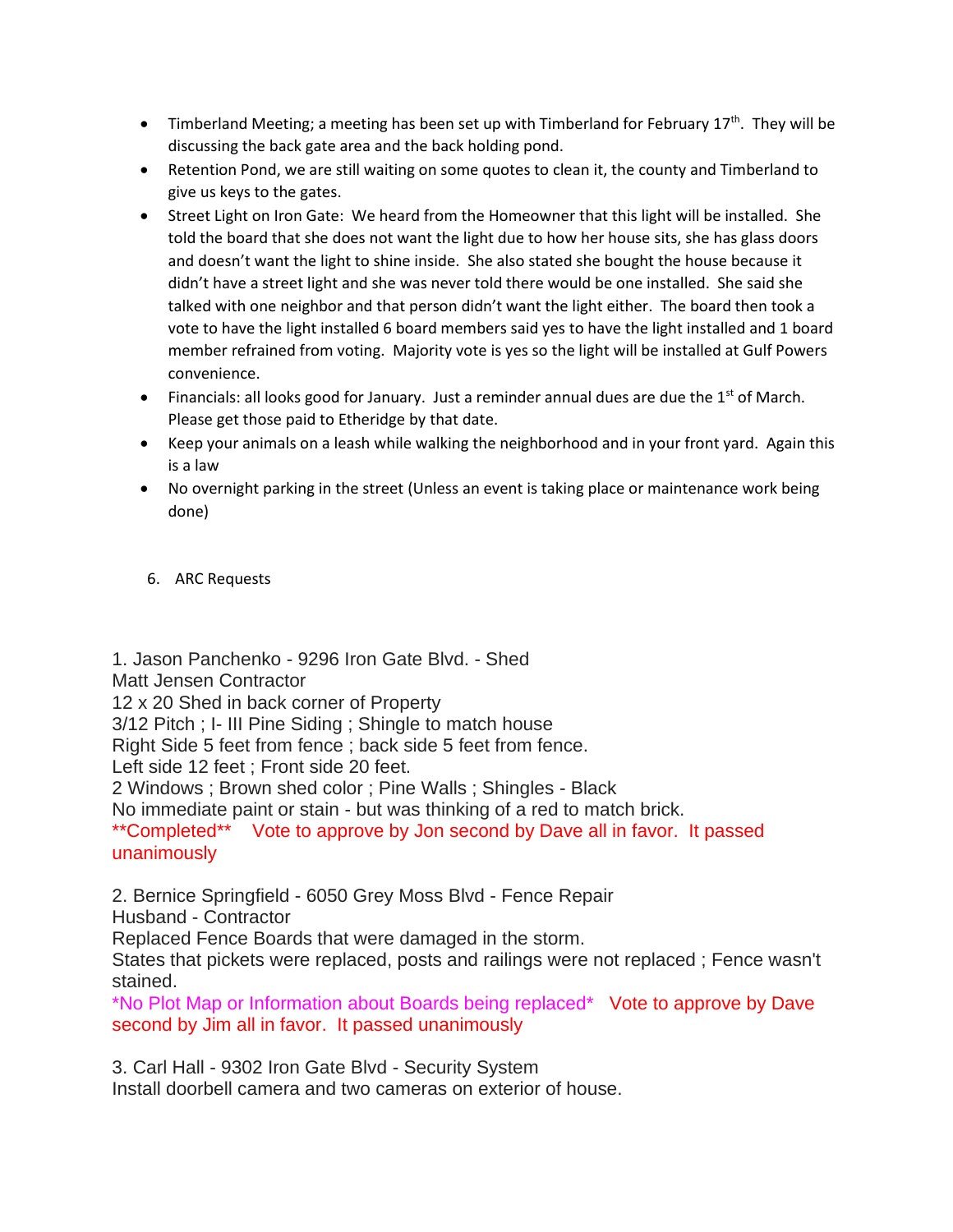One camera on the back side of the house and one on the north side by the garage door.

Inserted Plot Map of eat camera location, Labeled all information.

\*\*Waiting on a picture of the cameras\*\* Vote to approve by Jim second by Jen all in favor. It passed unanimously.

4. Ramona Harris - 6177 Brighton Lane - Adding Screen to existing back patio (2 doors) Florida Sunrooms Contractor

Inserted a picture of her back porch

\*\*Waiting on Length and Height of the screen to the back porch<sup>\*\*</sup> Vote to approve by Jim second by Fred all in favor. It passed unanimously.

5. Laurel Myers - 5688 Heatherton Road - Fence

Fence Masters Contractor

"Back neighbor took down lower level trees and bushes, so the back of his house was visible. The outside flood lights shone into several areas of our house and that combined with the inside lighting produced shadows as people walked through their house. Ms. Myers suffers from PTSD from a workplace mass shooting several years ago. Because of Ms. Myers' PTSD she wakes throughout the evening and night and walks her comfort dogs. While out back, seeing these shadows provokes memories of the shooting. To Eliminate the fear factor we raised the dence to replace the lower level trees that were removed, therefore blocking the light that caused the shadows. That section of fence needed replacement as it was infested with termites from neighbor's overgrowth. Did not realize fence repair required HOA approval. Sorry for the oversight."

Inserted a drawing of the fence (6 foot right side, 6 foot left side, 8 foot in the middle of the fence).

\*\*Per the covenants, 8 feet fences are not allowed in the subdivision. Due to a medical situation, I will be asking for Attorney's advice on this matter\*\* We are waiting to talk with Mr Myers on this request. So it will not be disapproved or approved at this meeting.

6. Jason Panchenko - 9296 Iron Gate Blvd - Pool Enclosure Tim Smith, LLC

Pool Enclosure, Framing will be white to match home trim.

Inserted a 3 page description, measurement of the Enclosure.

\*\*Completed\*\* Vote to approve by Alfonso and second by Jim all in favor. It passed unanimously

7. S. Suggs - 6025 Paige Point - Widen the driveway for additional parking Homeowner will do the project 15 feet Across to the left towards the fence